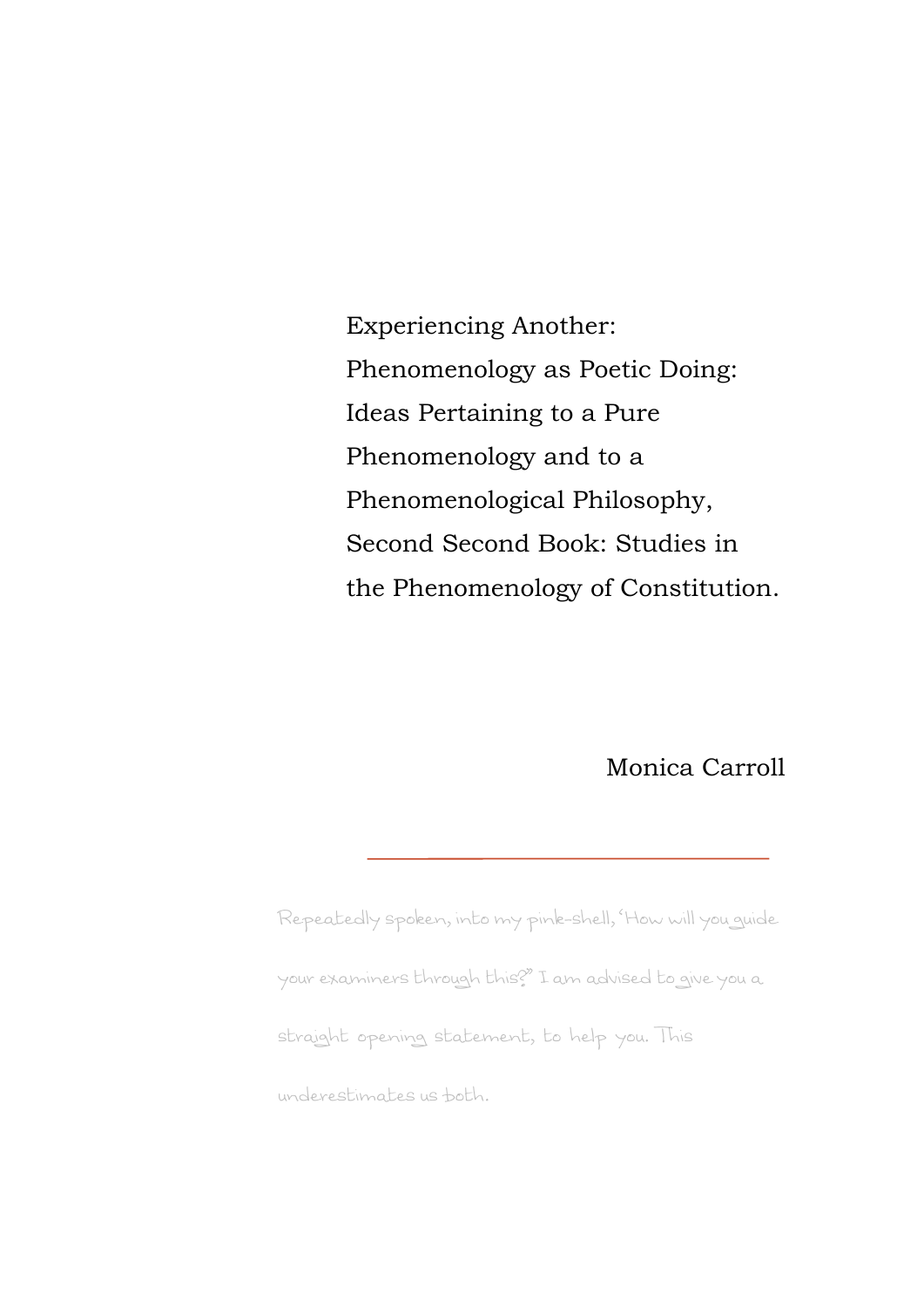## The Constitution of

## Material Nature

| <b>INHALT</b>                                                                                                                                                      |          |                        |
|--------------------------------------------------------------------------------------------------------------------------------------------------------------------|----------|------------------------|
| EINLEITUNG DES HERAUSGEBERS XIII                                                                                                                                   |          |                        |
| <b>ERSTER ABSCHNITT</b>                                                                                                                                            |          |                        |
| DIE KONSTITUTION DER MATERIELLEN NATUR                                                                                                                             |          |                        |
| ERSTES KAPITEL                                                                                                                                                     |          |                        |
| DIE IDEE DER NATUR ÜBERHAUPT                                                                                                                                       |          |                        |
|                                                                                                                                                                    |          |                        |
| § 1. Vorläufige Abgrenzung der Begriffe Natur und Erfahrung<br>(Ausschluß der Bedeutungsprädikate)<br>§ 2. Die naturwissenschaftliche Einstellung als theoretische | I        |                        |
| § 3. Analyse der theoretischen Einstellung, des theoretischen                                                                                                      | 2        |                        |
| § 4. Theoretische Akto und "vorgebende" intentionale Er-                                                                                                           | З        |                        |
| lebnisse<br>§ 5. Spontaneität und Passivität; Aktualität und Inaktualität                                                                                          | 4        |                        |
| des Bewußtscins<br>. <i>.</i> .<br>§ 6. Unterschied des Übergangs in die theoretische Einstellung                                                                  | 11       |                        |
| vom Übergang in die Reflexion<br>§ 7. Objektivierende und nicht objektivierende Akte und ihre                                                                      | 14       |                        |
| § 8. Die Sinnesgegenstände als konstitutive Urgegenstände                                                                                                          | 15       |                        |
| § 9. Kategoriale und aesthetische ("sinnliche") Synthesis                                                                                                          | 17<br>18 |                        |
| § 10. Dinge, Raumphantome und Empfindungsdaten                                                                                                                     | 21       |                        |
| § 11. Die Natur als Sphäre bloßer Sachen                                                                                                                           | 24       |                        |
| ZWEITES KAPITII                                                                                                                                                    |          |                        |
| DIE ONTISCHEN SINNESSCHICHTEN DES                                                                                                                                  |          |                        |
| ANSCHAULICHEN DINGES ALS SOLCHEN                                                                                                                                   |          | Press a finger here to |
| § 12. Materielle und aniculische Natur<br>§ 13. Die Bedeutung der Ausdehnung für die Struktur der                                                                  | 27       | open yourself to this  |
| "Dinge" überhaupt and im besonderen der materiellen                                                                                                                | 29       | work. Press hard.      |

It is impossible to understand a myth as a continuous sequence; if we try to read a myth as we read a novel we don't understand the myth; we have to apprehend it as a totality; myth is not conveyed by the sequence of events but by bundles of events; we have to read the myth as an orchestral score; something written on the first stave at the top of the page acquires meaning only if one considers that it is part of what is written below, and so on: We have to understand that each page is a totality.

Lévi-Strauss 1978:40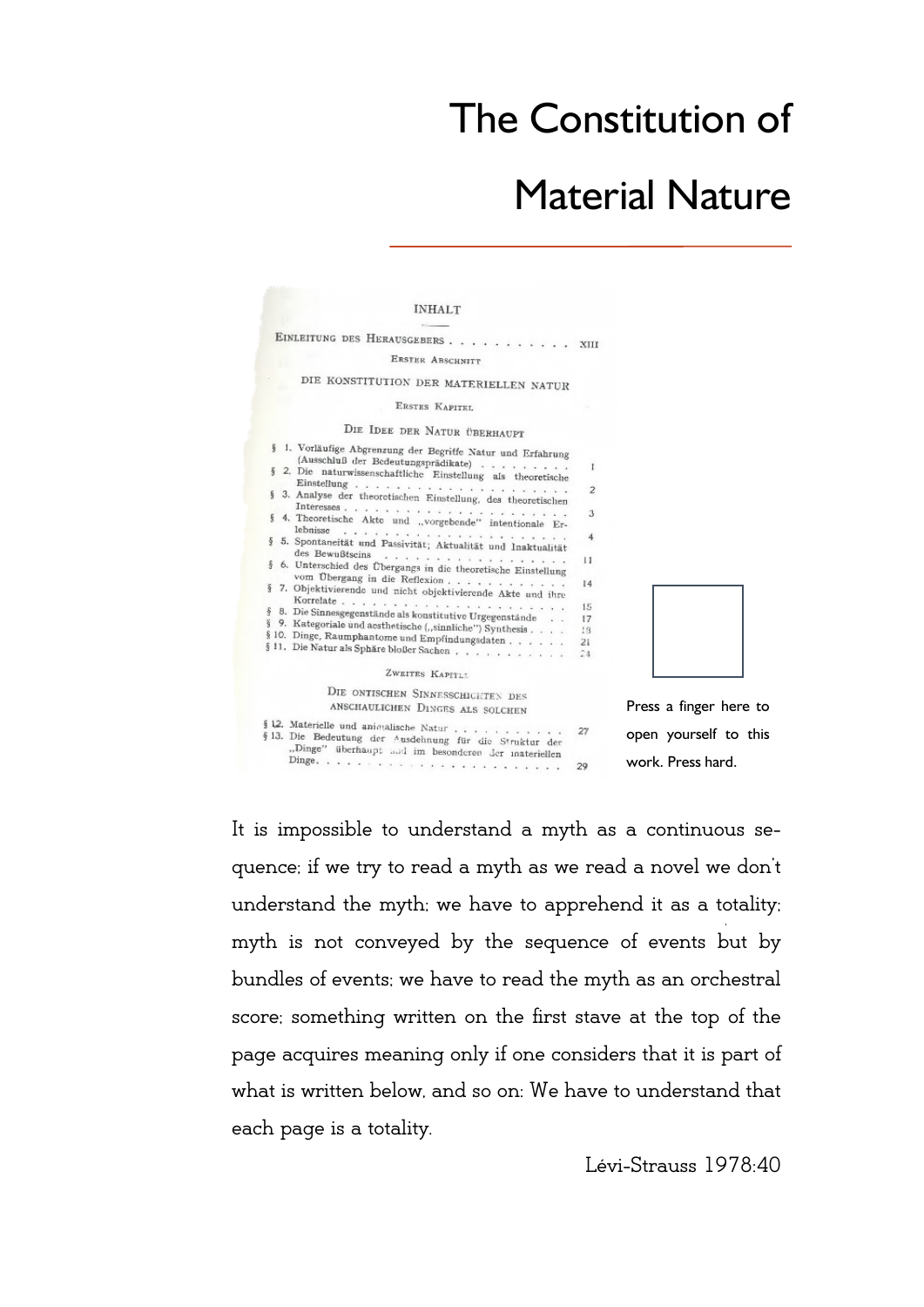# Myth writing

You've always been there, I never remembered to look. One morning, I turned and you were sleeping on my pillow.

So I wrote you.



I will use whatever I can to touch you. I will serve the world to you in two whole dimensions.

Husserl's *Ideen II*, our central text, is a fragmented work with a betwixt position in Husserl's Gesammelte Werke; as such it echoes mythic structures.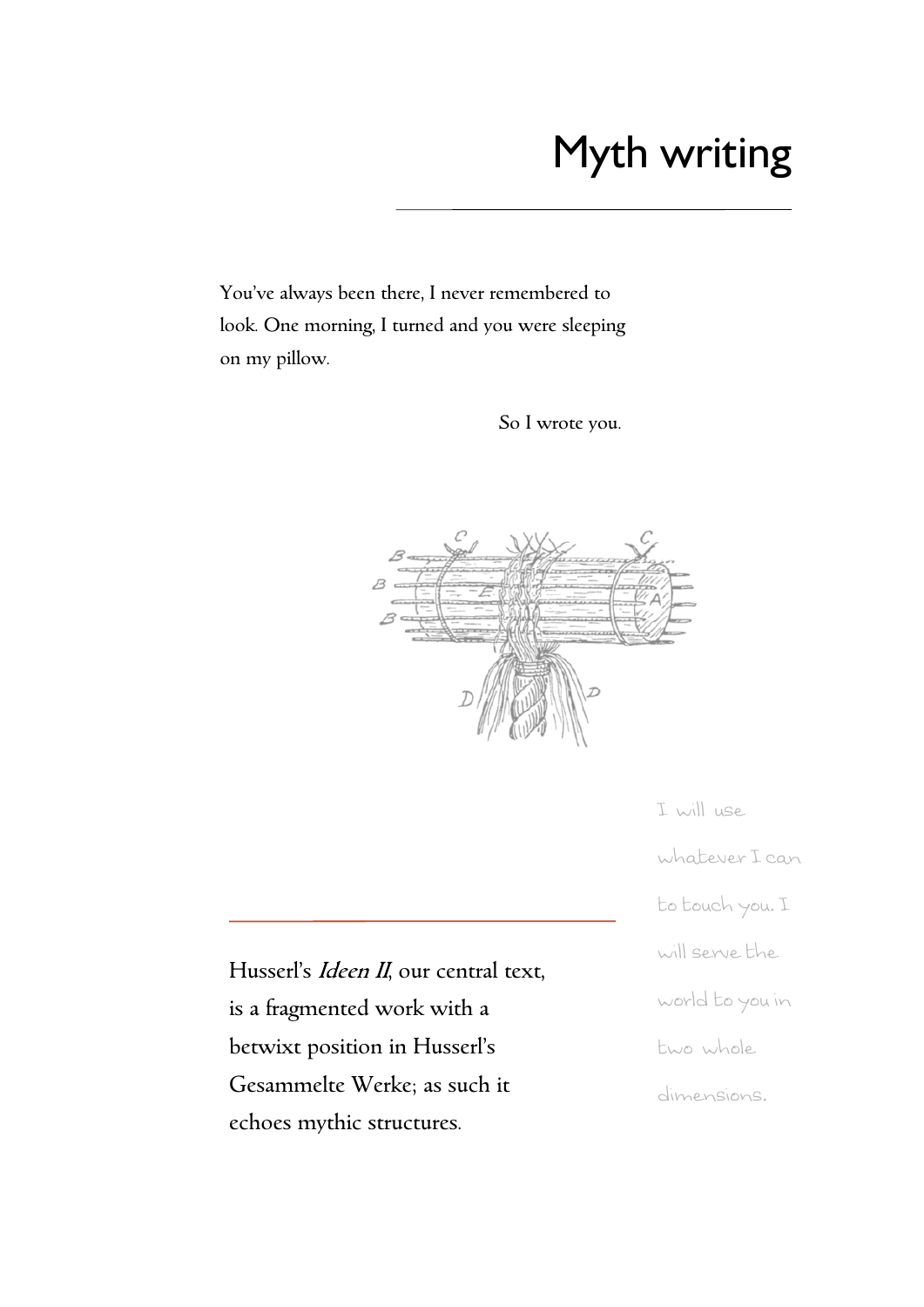# Myth written

From Erebus came death and love. From love came day and light.

Land and sky form the verse of beginnings. They became a unity so they could despise each other.

She birthed monsters all over her lands simply because she was able. Scared, guilty, he threw them back inside her: thinking he was hiding them like a naughty boy who'd broken a vase, like an addled man who'd stained his sheets and stuffed them, filthy, in the bottom of



the basket: forgetting it is she who heats the copper. He has no secrets. His sky umbrella habitation always deceiving him in its lie of arrogance. She put him there so sea and herself could have a peaceful moment.

-Go up there, she suggested, -where everyone can see how absolute you are.

With this she made the order of the world. Nothing she made was eternal or supreme but it did persist.

To make a space, we start filled, thick and loaded. Space comes not from emptying, but structuring*.*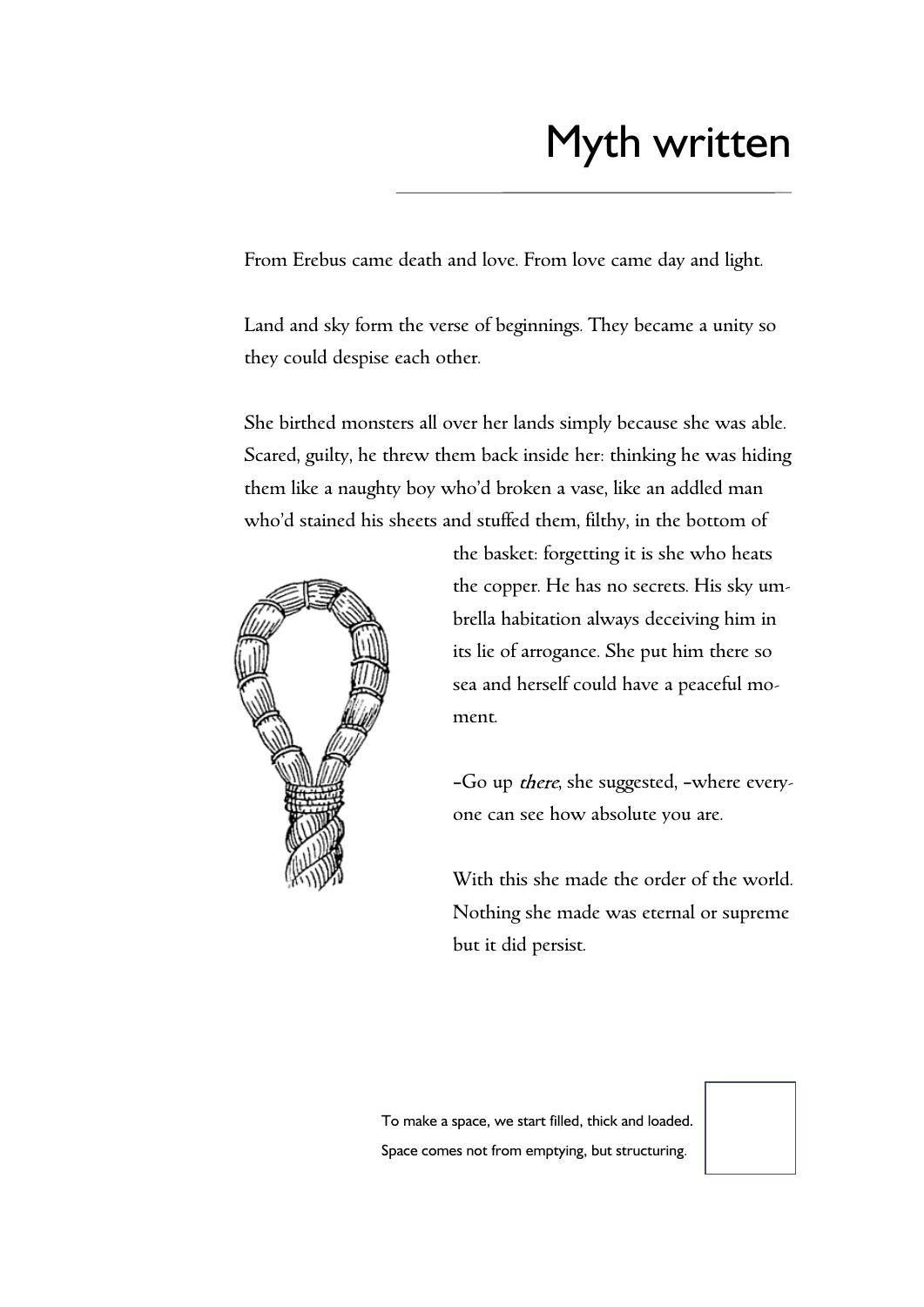#### verso

Did you transition between pages? From one to another. On previous pages you were reading, then you put that page aside. This page, has more black marks and white space. Do the black marks on this page form a unity with those on the previous pages?

"Does not the unity of adumbrations, the unity of the thing, depend on the unity of my flesh..." (Franck 2014 [1981]:39).



All these sheets of paper were cut by a sharp, fast blade. Don't be frightened, the blade is no longer here. Only the violence remains.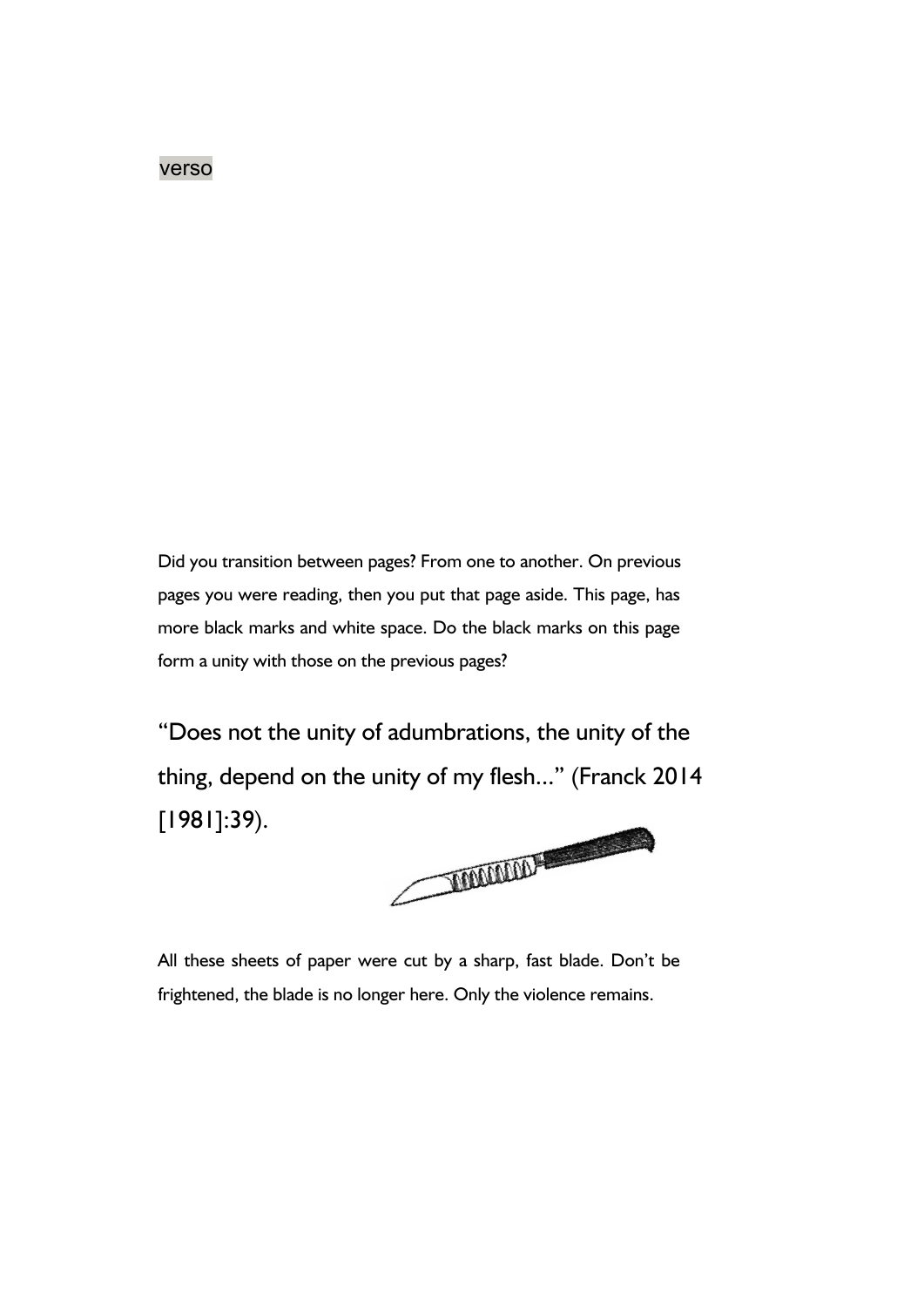### *each page is a totality*

Press your thumb here. The ideas of the page will enter your skin.



#### *each page is a fragment*

"The truth of consciousness may be fragmentations, but out of the fragments the writer can construct a unity" (Lloyd 1993:164).

I do not want you lost, we have only just found each other. Stay with me, I will care for you. We will make phenomenology together. We will investigate each other.

The next page is Contents, then a statement about translation. After that, a composition for the central text; it has an interesting drawing of a tree. You can make your way from there; I'll be with you.

This is not a work of rules by demonstration. This is a work by manipulation. To see the appearance of things we must first know we are looking, perceiving. To wake our phenomenological selves, I manipulate aesthetics for you. There is no conclusion, no destination. This is a phenomenology of philosophy. This is Husserl's unfinished work of somatology.

What have you perceived so far? Something about me?

Or about yourself?